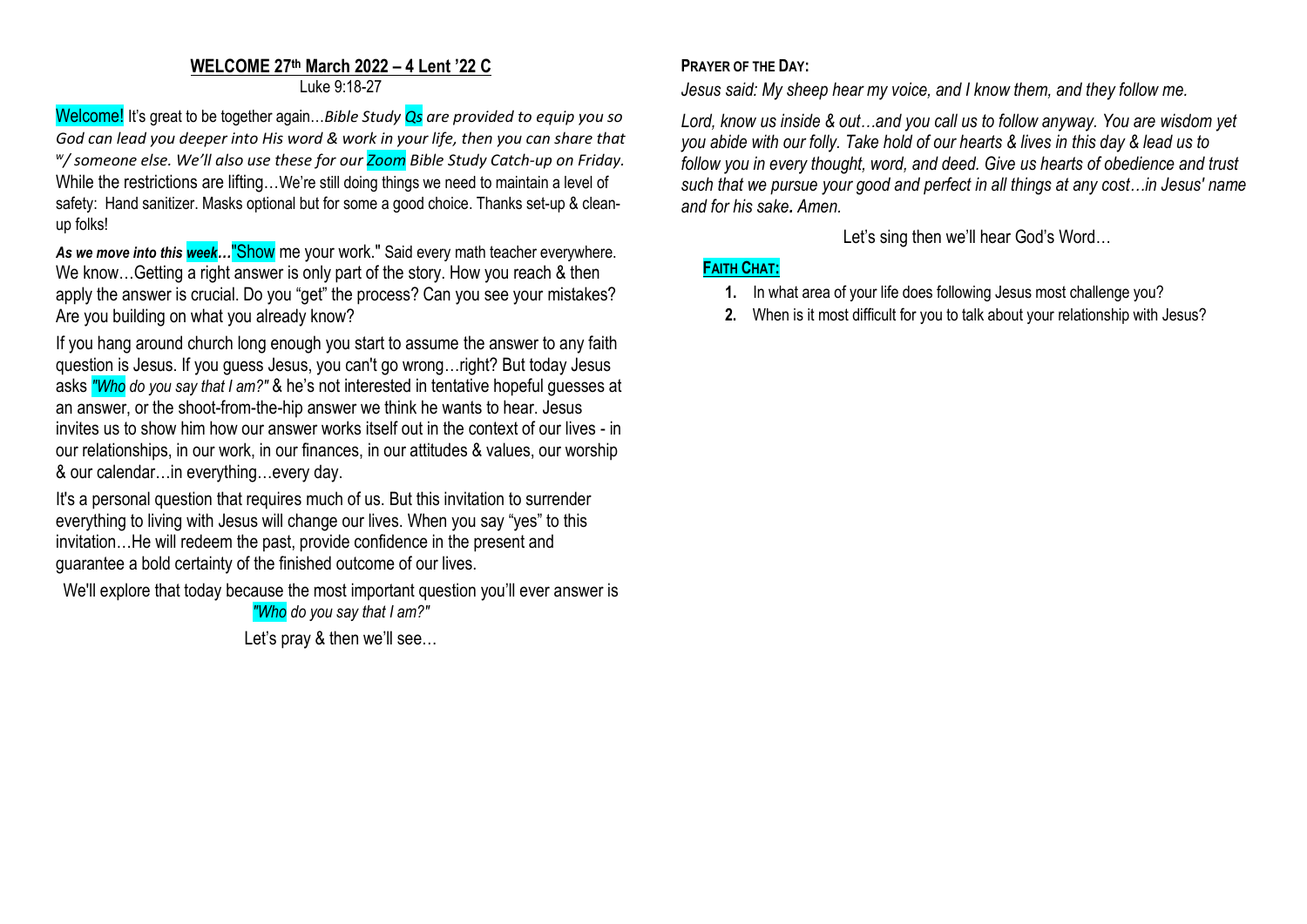### **4 LENT '22 C – RSVP: INVITATION TO SURRENDER**

**≈** 15 years ago…Judah Smith became the lead pastor @ CityChurch in Seattle WA. NW corner US…As the new pastor he wanted to start a larger conversation in & around CC & greater Seattle about Jesus. It wasn't promoting CC as such but trying to get people thinking about Jesus. Yes it was marketing but good mktg. So they rented bus signs, billboards, created FB ads/website w/ 2 words & a line: Jesus is \_\_\_. It just *invites* a response…what they hoped…fill in the blank. I kinda like that…If he'd have asked a greyhaired long-in-the-tooth pastor we'd have told him his website/FB page would crash from the # of responses he was gonna get. In about a year they had over 1  $\frac{1}{2}$  million hits & > than 75K distinct different responses...He uses the word "overwhelmed."

Not me…not the least…Everybody has an opinion about Jesus. *One day Jesus left the crowds to pray alone. Only his disciples were with him, & he asked them, "Who do people say I am?" "Well," they replied, "some say John the Baptist, some say Elijah, & others say you are one of the other ancient prophets risen from the dead."*

There it is. Everybody has an opinion about Jesus. When he was right in front of 'em opinions were like fleas on a dog…they couldn't agree who he was…. & that doesn't include things religious folks said: demon-possessed, blasphemer, drunkard, glutton.

Today/week…Ask someone out there…someone who has no link to the church or someone you know who has been part of a church for years... "How do you finish the sentence: 'Jesus is Thow do you fill in that blank?"

The good news - interesting news is…right now lots of Australians are ready to talk about that. Google search trends & homegrown Oz research tell us Australians are on-line/open to discussion searching for answers to the tough questions of life… hope & direction – assurance & strength in a world where the "new normal" is vastly different more challenging than any of us have ever seen. Many (maybe you?) are wary uneasy unsure of the trajectory life is taking. Oddly enough; for many Jesus is an open question…less hesitant/resistant than we might think…Which is why he confronts the 12 personally: *"But who do you say I am?" With Jesus it's always personal.*

It's not enough to regurgitate popular opinion...It's not enough to simply repeat what you've been told by your mum or the priest or Sunday School teacher or what you read on your grannies cross-stitched wall-hanging. Jesus is *ALWAYS* a personal encounter…not by rote - ritual - family religion…*With Jesus it's always personal.* Watch how this unfolds...As Lk recounts the gospel narrative here... Jesus has just fed the 5000 & pulled back a bit to be by himself to pray. Only the 12 appear to be nearby. So he speaks in the context of multitudes of mistaken wrong beliefs about

his identity, purpose, mission…Peter's confession takes places surrounded by those who had no idea or were at best confused & just plain wrong about Jesus. See it? Surrounded by mistaken belief the disciples are called to declare the truth. In the midst of a world that gets the crucial question wrong, followers of Jesus are called to confess true faith.

*"But who do you say I am?" Peter replied, "You are the Messiah sent from God!" Jesus warned his disciples not to tell anyone who he was.* Everyone in this room just breathed a sigh of relief... Whew! I don't have to tell anyone about Jesus. He said so hisself! No! That's *NOT* what he said…Look…1st…What did Peter say? *Messiah sent from God*. Peter by the work of the Spirit in him gets it that Jesus is the One God has sent to restore all creation to the Father's intent…to usher in the fulfilment of all God's promises… to re-establish our hearts in obedience/responsiveness to the Father's will/purpose for all things…that the promised rest/shalom Israel was supposed to enjoy & experience in the Promised Land but was lost by their rebellion & idolatry is now offered in Jesus. In Jesus all things are going to be made right & new & complete & Peter says so! Surrounded by *mistaken* belief disciples are called to declare the truth.

So why *"don't tell anyone"*? Because of what comes next: *"The Son of Man must suffer many terrible things…He will be rejected by the elders, the leading priests, & the teachers of religious law. He will be killed, but on the third day he will be raised from the dead."* We've noted b/<sub>4</sub> that the heartfelt expectation in Israel after the Exile was that the Messiah would be a conquering hero-king who would vanquish their captors/conquerors drive out the occupying armies of Rome & rebuild David's dynasty from Euphrates River to Mediterranean Sea. They longed for a warrior in the mould of David or Conan the Barbarian. Crush your enemies see them driven  $b/a$  you & hear the lamentations of their women. That was their image of "Messiah/Christ."

But Jesus' reign; his glory; his Kingdom would come only through his work as the Suffering Servant who would absorb the world's sin evil & death into his own death & by rising from the grave to rule over all things in abundant eternal life/love/joy, hand that victory rescue restoration & re-creation & reconciliation W the Father to all who trusted in him…all who had faith/believed in/received his abundant life as a gift. Until that suffering, death, resurrection, & rule are accomplished…any profession of Jesus as Messiah would surely be misunderstood…as it was. NT shows there were those who wanted Jesus to be that warrior-Conan-king. *Don't tell anyone* until my life/death/rez demonstrates the truth of the gospel…validates all I say & do. *"You are the Messiah sent from God!"* right but hold that until I show everyone what that means. But it doesn't end there because why…*With Jesus it's always personal.*